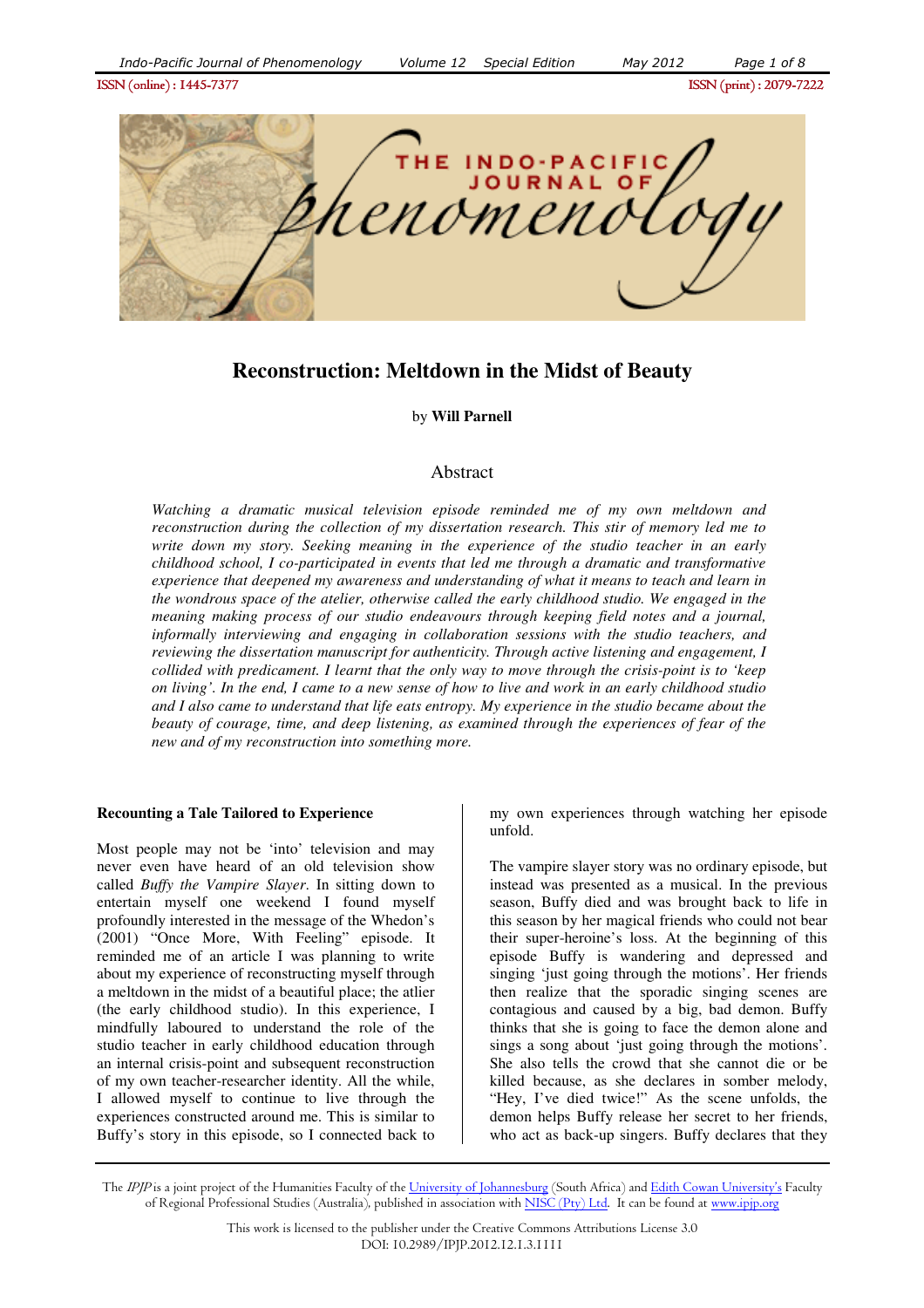pulled her out of heaven, where she was in bliss. She now feels that she does not care or carry with her the spark of desire to go on living. She therefore takes the demon's challenge and tries to save her sister, who is held hostage by the demon and waiting to go with him to hell as his demon-bride.

Buffy then challenges the demon and announces that if she can kill or beat him he must let her sister go. She begins to sing and dance, more feverously and starts to burn from the inside. She looks over at her friends and tells them they yanked her out of heaven. She sings: "I think I was in heaven. There was no fear. There was no doubt, until I was pulled out…of heaven! So give me something to sing about". Her friends are horrified by what they had done. Buffy seems more and more determined to kill herself because she feels that she has nothing to live for.

Just as her dancing body begins to smoke and almost burn, Buffy's secret lover and bad-boy-vampire-witha-soul jumps in and stops her dancing. He poignantly sings to her, "Life's not a song. Life isn't bliss. Life is just this: It's living. You'll get along; the pain that you feel you only can heal by living. You have to go on living." Buffy is stunned at the startling choice made for her by her lover's public display, which teaches her to save herself. As the scene ends, Buffy's sister reminds us all, "The hardest thing in this world is to live in it."

### *Narcissism or Is It?*

In relation to participant-based experiential research, Van Manen's (1990) words ring out, "There will be many temptations to get side-tracked or to wander aimlessly and indulge in wishy-washy speculations, to settle for preconceived opinions and conceptions, to become enchanted with narcissistic reflections or selfindulgent preoccupations" (p. 33). This statement worried me as I found myself falling further into the deep hole of my own undoing during my phenomenologically-based research data collection. My uncertainty felt insurmountable until I forced myself to reveal these internal doubts to a fellow research participant and to begin the struggle of listening, changing and growing. I had to be reminded to "keep on living."

My initial research question was: When the studio teachers and the researcher engage in the atelier teaching-learning phenomenon, what do we experience? It is indeed a tall task to reveal such a phenomenon as one is living in its midst. The dissertation that resulted from this question was about 240 pages long. For the purposes of this paper, I have examined the first three episodes that resulted in my meltdown as they relate to what I was experiencing in the studios. Literature relating to the studio teacher

and phenomenology are woven throughout this research re-visit. The methods I used to collect data included field notes, a researcher-participant journal, and video recordings and audio recordings of events. I also informally interviewed the studio teachers in collaboration sessions regarding their view of the experiences in our shared studio engagements.

Suzy and Marsha, the two studio teachers and long term colleagues and friends, also engaged me in collaboration session that specifically set out to revisit and better reveal the episodes of our encounters. I audio recorded all of these collaboration events. I used Van Manen's (1990) ideas about the "knots in the web of experiences" (p. 90) to analyse the data. The complete data is available in Parnell (2005). In this paper I tie these experiences and the meaning we construed through them to a major conclusion about the belief that life eats entropy.

### **Episode Experiences as Results**

*"My job is to make the beauty all around us with the children" –Atelierista Suzy, Helen Gordon Child Development Center* 

The first stages of development in our of studio encounters "are more like knots in the webs of our experiences, around which certain lived experiences are spun and thus lived through as meaningful wholes" (Van Manen, 1990, p. 90). We found meaningful wholes in our atelier lived-experiences that included many journeys and happenings causing the research team (the two studio teachers and myself as a researcher participant) to pause, reflect on, and move ahead toward our own meaning in the encounters.

In order to begin our journey together into these knotted webs, in this article I clearly and strongly use my voice, my emotion, and my experiences in the first three episodes, which form the crux of this article. I found an important step into understanding the studio teachers' role by first walking through my disequilibrium and internal crisis to come to better understand the encounters in the studio. The reader is urged to take my voice as a starting point into this work of lived experiences and meaning as a studio participant-researcher.

The eventual descriptions and understandings of the studio teachers' experiences could not have happened without the disequilibrium I faced and illustrated in the first three episodes. My experience walked handin-hand with and was inseparable from the research question. It is a knot in the web that binds to the other knots, revealed in the results.

The *IPJP* is a joint project of the Humanities Faculty of the <u>University of Johannesburg</u> (South Africa) and <u>Edith Cowan University's</u> Faculty of Regional Professional Studies (Australia), published in association with <u>NISC (Pty) Ltd</u>. It can be found at <u>www.ipjp.org</u>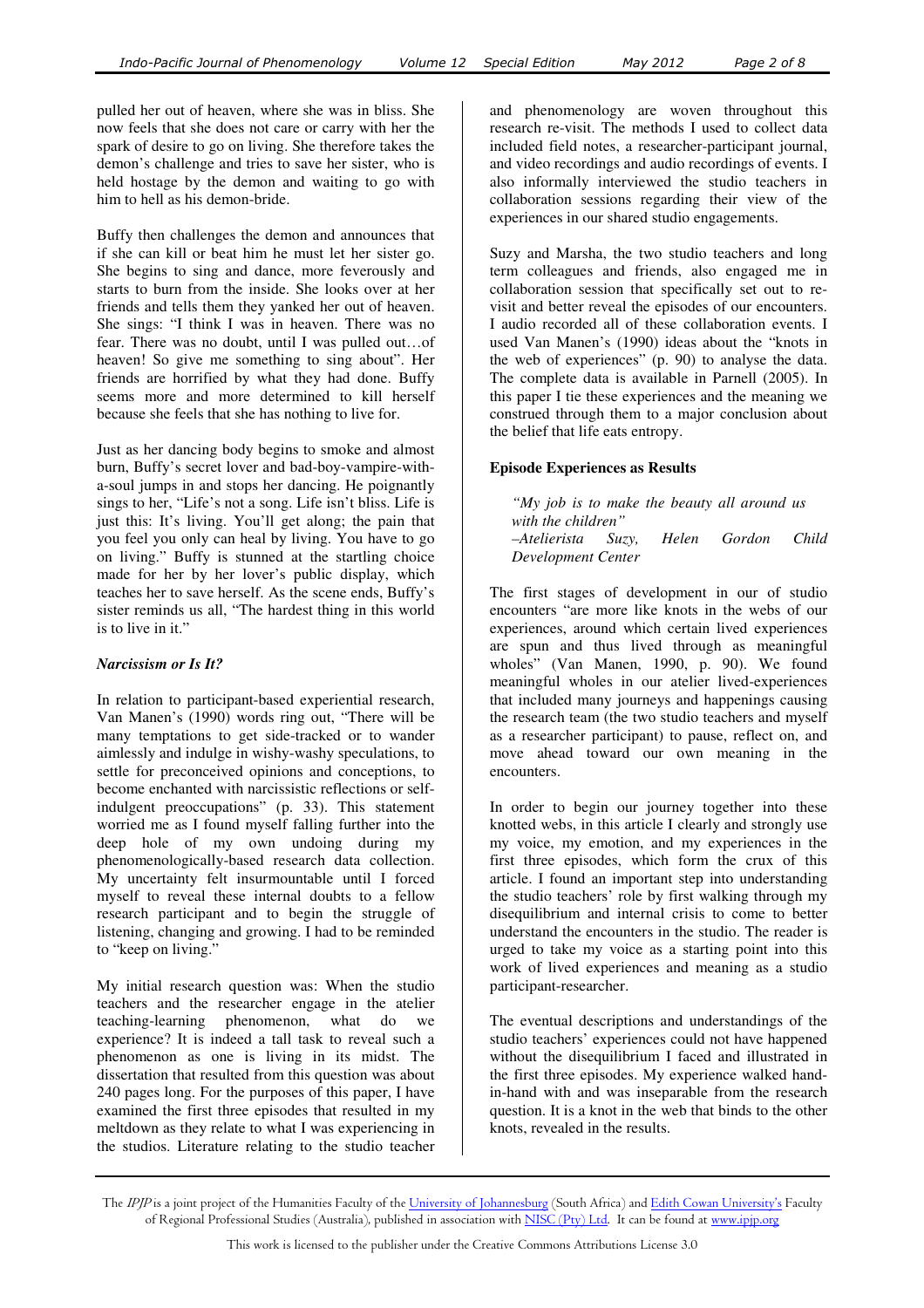As a participant in the research study I battled with how much of my voice should intermingle with the experiences put forth by the studio teachers in this work. I belaboured the point, but eventually came to a resolution in the process that I comfortably fit in the midst of the studio experience from a participant perspective. "Researchers are integrally and actively involved as instruments in the data collection, data analysis and report processes. They attempt to make sense of human phenomena in terms of the meanings that the research participants attach to it" (Hoffman, 2004, p. 17).

I realised that my viewpoint was as critical to the studio experiences and stories as Marsha and Suzy's right to be heard. I also had a right to be heard as a participant through my journal narratives and my reflexive reliving of the experiences as I wrote them. This conundrum of the "me" perspective was part of the crisis-point that I faced as I was conducting the data gathering and analysis during the research process.

The question that echoed in my mind as I sat in this research experience was, "Isn't research supposed to be about something outside of the researcher; existential and exposed through the onlooker?" I soon discovered that phenomenologists, existentialists and others theorists have challenged this position. Sartre (1958) suggests that the observer peeping through the keyhole who is caught by the onlooker creates an internal construction of the meaning in the experience. The internal construction of shame, excitement, or other feelings the peeper experiences as he/she realises that he/she is being watched (caught in an act) is the dilemma or the crisis-point of the phenomenological research perspective. This is a perspective I adopted in the studio experiences. "But all of a sudden, I hear footsteps in the hall. Someone is looking at me. What does this mean?" (Sartre, 1958, p. 260).

In the end we shall see what internal constructions these experiences bring to us through the following narrative and figures. The first experience begins with a story of listening on the opening day of data gathering with Marsha.

### *The Value of Intentional Listening*

We are nervous. The first encounter in the studio brings many emotions for Marsha and me. We both seem to buzz around busily preparing for our first research experience together and with a group of children. Marsha explains, "I've seen the children interested in nests as one of the families have brought in a bird's nest and story to share with the classroom community. This has piqued our teaching team's interest to study birds through the arts." It is with the

graphic mediums that we are planning our expedition, a medium best suited to the atelier where children can engage more specifically with media and in specified small groups around a subject such as nests. Marsha tells me that she plans to have the children start by working on making their own nests out of many materials, including paper and black fine-tip markers for drawing and representing their idea of a nest, and twigs, mud, and other supplies for a live rendition of a bird's nest.

I turn my attention to the video camera and think, "you novice! What are you doing?" I'm preparing to audio tape children's permission to work with them, video tape the children at work on our first day, and then watch Marsha engage in her teaching-learning experiences. I am also planning to jot down notes as we go along. This first experience feels exhilarating and tiring all at once. I notice that Marsha seems to be moving quickly and I take a deep breath, look out the window, and watch the heavy rain pour down. I can hear it tap, tap, tap outside the beautiful windows decorated with long, thin, and twirling twigs atop the curtain rods. I think that this place - the atelier - is our nest for the next twelve weeks. I am snapped back to the present moment as I notice that the children are noticing me looking out the windows.

We proceed to digitally record children's yes and no answers to participation in this research study once the families have given permission for their children to participate. Three of the twelve children answer no and go back to join their friends in other activities. We then begin our first session in small groups with the nine who joined our expedition. From this point forward, except for Marsha and Suzy, the other names used in this article are pseudonyms as required by the Human Subjects Review Committee.

Marsha asks the children to talk with their neighbors about what they know about nests. She then turns away from the children to get materials ready. I can tell she is listening closely to the conversations she cannot see. She slightly turns her body toward a group and interjects, "tell your neighbor how you know that." I keep watching with baited breath and I think, "This experience is something to get used to, this level of listening feels foreign to me." I'm an observer, listener, one-hundred percent paying attention to this field of learning. Marsha is in the same position. I ask myself, "What is next?" and "How can I listen to all of this at once?" I feel overwhelmed by the task I've given myself. I doubt my ability to persevere.

In contrast, in the first studio experience with Suzy I feel a bit more at ease. I think this is due to the fact that we team-taught together for five years although this was fifteen years ago. I get my camcorder ready

The *IPJP* is a joint project of the Humanities Faculty of the <u>University of Johannesburg</u> (South Africa) and <u>Edith Cowan University's</u> Faculty of Regional Professional Studies (Australia), published in association with <u>NISC (Pty) Ltd</u>. It can be found at <u>www.ipjp.org</u>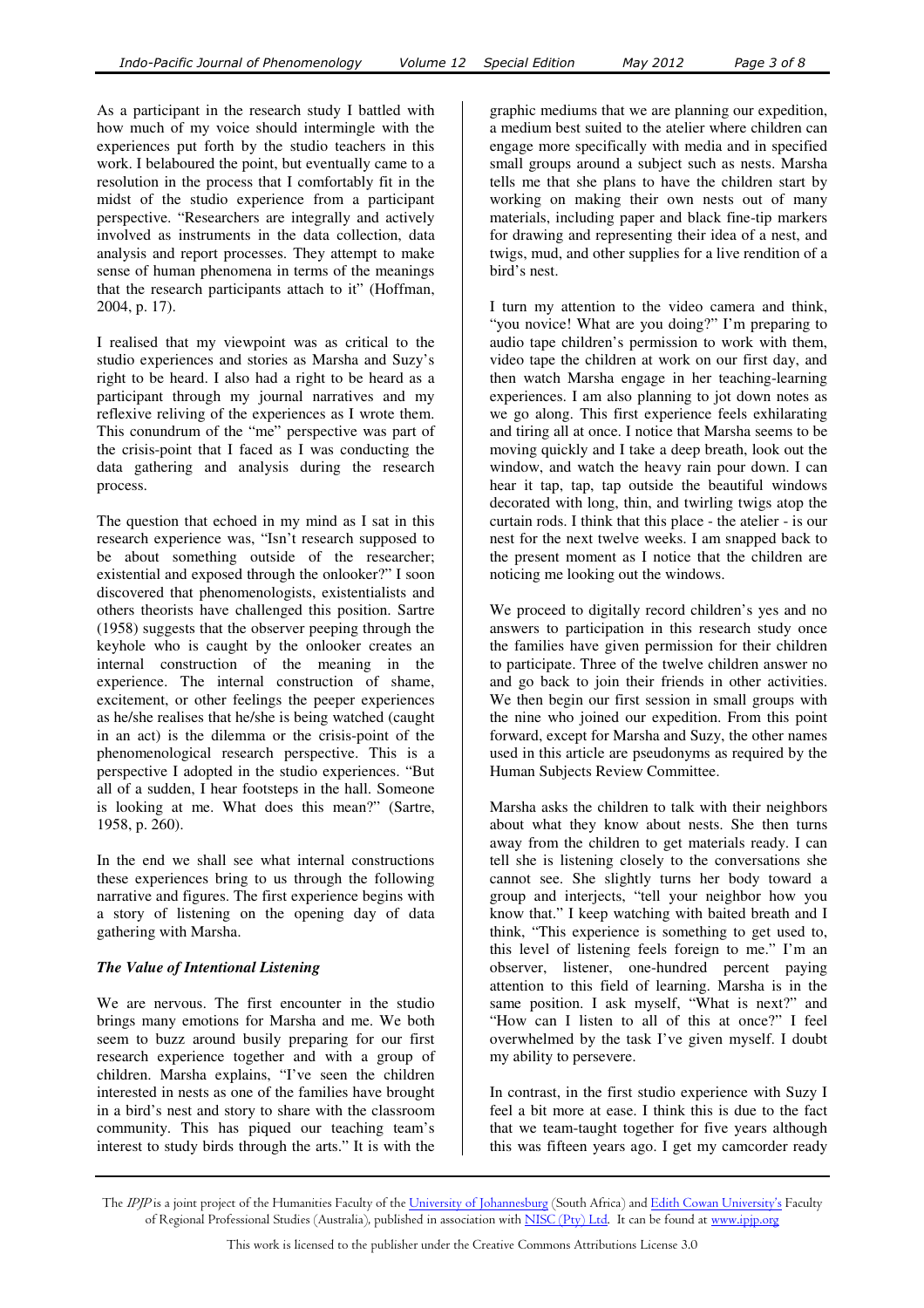and Suzy brings the children into the studio. We have four children in this group and, according to Suzy this feels "a bit more intimate". All four say yes to the research participation and we launch into a story reading experience. After a short story on houses and where people live, Suzy guides us to a table to work on building houses.

The children begin by making stairs and levels to their houses. They put beds on each level and talk with one another about their ideas. "My house has three levels and my bed is at the top," says Maggie (see figure 1).



**Figure 1:** *House with many levels* 

Merna and Susan look over and start making levels for their houses. Merna says, "My bed is at the top with a window." She explores this idea of beds for a while and then begins to add people to the beds. Merna also draws her house for Suzy, which includes a door and a small round part near the peak of her roof and right next to her bed. Suzy asks, "Is this your window in your bedroom?" Merna doesn't respond but keeps drawing. Suzy shares with me, "I'm struggling to understand Merna's representation, as well as the others' thinking and work." I agree with her. I share, "I've begun to ask a lot of questions and the children have become non-responsive to me." Suzy says, "I am just patiently listening for their rhythms and today their rhythm says 'let's go'!" She suggests we move to the light table for a Popsicle stick house-making activity as she declares that she sees "restlessness in the children."

Within thirty minutes in Suzy's studio, Suzy and I appear exhausted as the 3-year-old children bounce from area to area. "Suzy, can we draw our houses?" says Maggie. Thomas follows behind. She says, "Yes," they wildly draw for only a few minutes (see figure 2), and then they ask for another activity.



**Figure 2:** *Pens in action* 

I think to myself: "Is today a predictor of the sum of our experiences with these children?" After the children have gone from the atelier, Suzy suggests that we "help focus their energy to see where this will lead us." She appears optimistic and hopeful that "time and keen listening will reveal our path." I gain a sense of confidence as I sit in absolute wonder at Suzy's natural ability to sooth my nervous energy. Suzy reminds me "You have to do a tremendous amount of listening. They'll come around to the languages in the studio. Listen for *their* truth, Will. It will come."

In my journal I write:

"Will it come? I feel so unsure and a sense of such dread of not knowing what to say, when to jump in, when to step back, when to let go and when to engage them further … I was a teacher for ten-years! How can I not know these basics? Why does this all feel so new to me? Maybe I'm just out of sorts with the intimate details?"

As I turn inward on my experiences, I forget to look outside of myself and engage as the "researcher." I ask myself over and over as I re-write and re-visit this episode, "Am I being too much of a participant? Can I be too much of one?"

# *Meltdown in the Midst of Beauty*

Holistically, week two seems more relaxed than week one. Suzy and Marsha both appear more at ease with my presence in each of their atelier spaces. They each smile and greet me with, "Are you ready?" I have also decided not to add to our stress by video-recording the events. Clicking in to the right gears seems to be the best metaphor to explain the week's experience and yet there is something looming in the back of my mind; something that is almost disturbing at an unconscious level. I cannot seem to put words to this unrest yet. I'm taking pictures and writing down what children say. I'm watching the documenters document the children's work (see figure 3).

The IPJP is a joint project of the Humanities Faculty of the University of Johannesburg (South Africa) and Edith Cowan University's Faculty of Regional Professional Studies (Australia), published in association with NISC (Pty) Ltd. It can be found at www.ipjp.org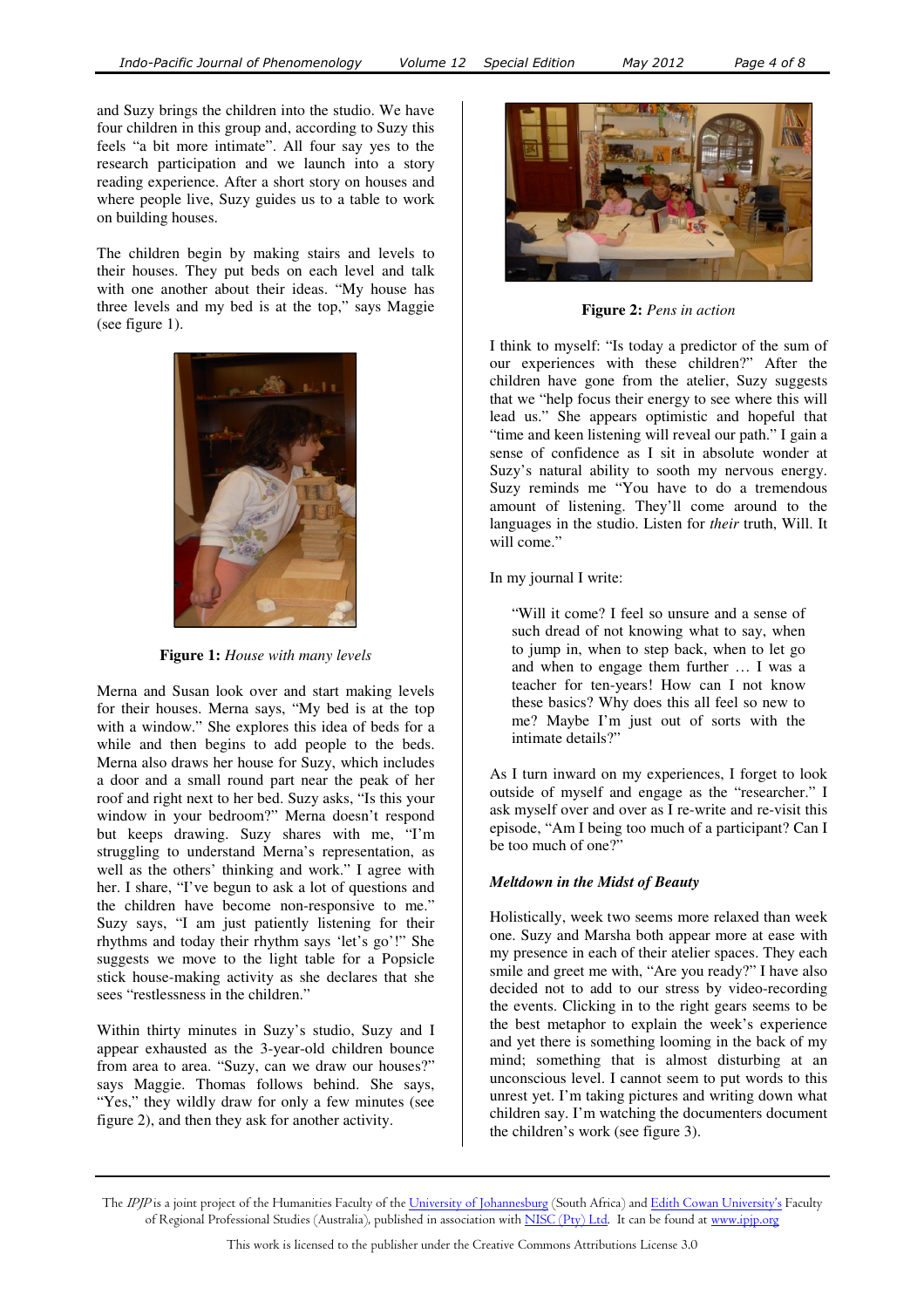**Figure 3:** *Documenting the documentors* 

I am acting as a researcher participant the best I can. And, I am enjoying most of my moments in each atelier, but my questions and actions do not satisfactorily elicit responses from the children and my interactions with them seem artificial.

In Suzy's studio, I ask Susan to describe her house to me. We talk about the levels in her house, but her responses seem contrived and designed only to please me as a teacher. I say, "How many levels does your house have?" Susan shrugs and answers, "I don't know… an upstairs and a downstairs." Uninterested, she turns away from me to continue playing with the little people she's made for the house and beds. I feel dumb and dissatisfied as I continue to try and make meaningful conversation which goes nowhere. Suzy asks Thomas to tell her about his house and prompts him, "Remember, I want you to make this house like your real house." Thomas talks about his pretend bunk bed he's made from a bunch of corks. "It feels squishy and soft," he says.

As Thomas talks, I write in my journal, "Listen" about 15 times. I remember thinking that if I say "listen" over and over it should come true through my consciousness and I will listen. My preoccupations take me outside of the experience and I worry more and more that I will never understand how to engage with the children in the studio.

During the same week in Marsha's studio, I notice that some children have connected to Marsha for help on their work. She has children engage in drawing their bird's nest again this week before they begin to create a life-like nest from sticks, mud, brown paper, and feathers (see figure 4).



**Figure 4**: *Making nests* 

Marsha queries, "What can you do with a pencil that is better than a pen?" Lauren suggests, "You can be very, very detailed." This conversation excites Marsha and me. We give each other a glance as if to say we approve of this line of questioning. Marsha continues, "Shall we draw together?" Lauren jumps in, "Are we going to make the nests on one big paper or our own?" Marsha suggests, "On one big paper, yes, I want you to work together" (see figure 5).



**Figure 5:** *Children drawing together* 

Their conversation carries on as I jump in and help the children. I find a real bird's nest from a display area in the room and show this to the children. I ask them to touch the mud and feel the twigs. Again, I am hit with a large amount of disinterest. I think that maybe they do not trust me yet or maybe I do not trust them, trust their capabilities? I just cannot figure out why I encounter "shut down" when I try to engage with the children. I tell Marsha, "I feel like a fraud in the studio." My thinking spirals downward as I begin to believe that I have no idea of what I am doing with children.

I try claiming my right to ignorance in the studio after Loris Malaguzzi's concept of "declaration of ignorance" (Spaggiari, 2004, p. 1)." As Spiaggiare (personal communication, 2 March 2003) suggested in an introductory speech at the Reggio Emilia Study Tour:

We had a declaration of ignorance ... the only thing we knew was that we didn't know! We took a modest and humble attitude. Maybe this is what helped us lay out the right questions. The wise man is not he who knows the answers, but he who asks the right questions. The right questions generate answers and research. The right questions are not a sign of ignorance, but a compass to set us off in the right direction.

At the time this task seemed disparaging and disheartening to me.

The IPJP is a joint project of the Humanities Faculty of the University of Johannesburg (South Africa) and Edith Cowan University's Faculty of Regional Professional Studies (Australia), published in association with NISC (Pty) Ltd. It can be found at www.ipjp.org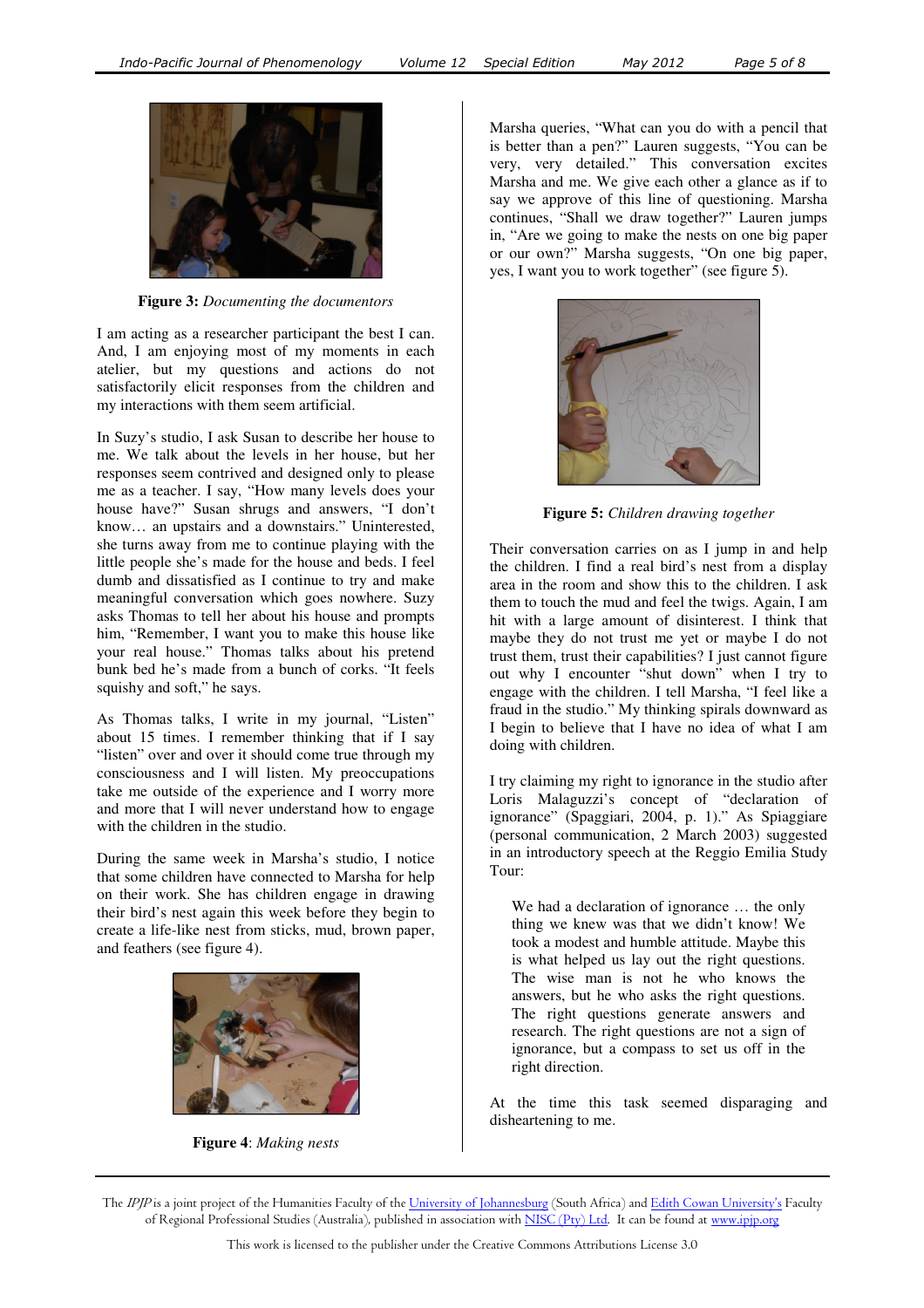I generally think of myself as a person who is good at what I do, an expert in my field. I hold an attitude of confidence, but that was absent in these moments. I became so upset and consumed with worry that I visited Suzy as a confidant and longtime friend and I find myself crying and confused. I tell her that:

Here I am a doctoral student and I feel like a fraud … like no one in Reggio Emilia (a place I revere and have visited on many occasions) would hire me to work with children because I don't know how to work with them in this way! It just seems so hard to understand what to do or say with these children in the studio.

My meltdown feels profound and as I go to bed that evening, I pull the covers over my head and tear up again, feeling overwhelmed by my inability to teach in this studio way. I wonder if this experience will ever leave me and if I will ever feel confident and less fragmented, more whole and integrated.

### *Light at the end of Week Two's Tunnel*

During her first interview Suzy suggests, "I see my job is to make the beauty all around us with to the children." What an incredible statement! It is also so true for the atelierista. As I act as a studio participant with the children, it makes me think about our experience and how I am trying to force the intervals of events into something I want instead of letting the phenomenon unfold and happen naturally. This does not feel beautiful. I tell Suzy "I have been so frustrated … what do you think has been my goal in these studio experiences? I think I'm too controlling? How do you go about experiencing studio teaching?" Suzy looks at me lovingly and says, "You *know* what you are doing Will, just breathe! Relax and breathe. Yes, you are a little *too* controlling and you just need to relearn how to *'be'* with the children. Just *be* with them. *Just live life with them*!" I decide it is time to follow the leader. I firmly resolve to watch Marsha and Suzy's lead and follow how they work. I believe that in this listening and mindful way I can come to understand the studio experience more deeply. The focus has to be shifted onto Marsha, Suzy, and their work with children and off my feelings of fear, which allow false evidence to appear real.

With renewed energy and enthusiasm I persist and actively engage in listening to the studio rhythms and how Marsha and Suzy work. From the first set of interviews I find out so much more about what the studio experience is like for Marsha and Suzy. They divulge truly personal information about their work in the program and this act makes them vulnerable in the research reporting of their experiences. Living between the visions of the studio teachers (shared in the collaboration sessions) and their daily work

(researcher participant experiences), I begin to move more deeply into making meaning out of this studio teaching-learning phenomenon.

### *Complexity in Simplicity: An Ending Brings on a New Beginning*

These simple experiences created such angst and triggered a reconstruction of a different meaning in the understanding of experiences. The description of these episodes demonstrates my response to the experiences. I doubt whether the reintegration of my sensibilities was smooth and ever-lasting and it is possible that another phenomenological researchbased experience would show more about how I manage phenomenologically-based experiences through the act of remembering to live in life, as both Buffy's vampire boyfriend and my co-participant reminded me.

## **Life Eats Entropy**

I recently listened to an old cassette tape about the future of humanity as described by Barbara Marx-Hubbard (1997), author of *Revelations* and 1984 candidate for vice president of the United States of America. Her interpretation of life is that it eats entropy (the random disorder and deterioration) we sometimes encounter. In her 1997 speech on conscious evolution she twice states in her microphone that "life eats entropy," (Hubbard, 1997, Cassette Tape, side A). Something in this statement seemed profoundly interesting in relation to my crisispoint in the studios with Marsha and Suzy. I encountered random disorder time and again in this research study and I watched it turn into experiences full of meaning. With this thought in mind, I searched out my copy of the book, *A Simpler Way*, by Wheatley and Kellner-Rogers (1996). I opened it directly to the page on the complexity of order in life, where the word emergence is significant. This book feels similar to Marx-Hubbard's (1997) statement that life eats entropy, although it is framed around order or the emergence of life.

Emergence is a common phenomenon found everywhere in life. Social insects are a particularly stunning example. The towerbuilding termites of Africa and Australia accomplish little when they act alone; they dig only lowly piles of dirt. But as they attract other termites to their vicinity, a collective forms. As a group, they become builders of immense towers. (p. 68)

Marsha, Suzy and I wish for the studio to become the heart and hearth of the school and a place where the work occurs in relationship with others as a group study. This group work creates order and more

The *IPJP* is a joint project of the Humanities Faculty of the <u>University of Johannesburg</u> (South Africa) and <u>Edith Cowan University's</u> Faculty of Regional Professional Studies (Australia), published in association with <u>NISC (Pty) Ltd</u>. It can be found at <u>www.ipjp.org</u>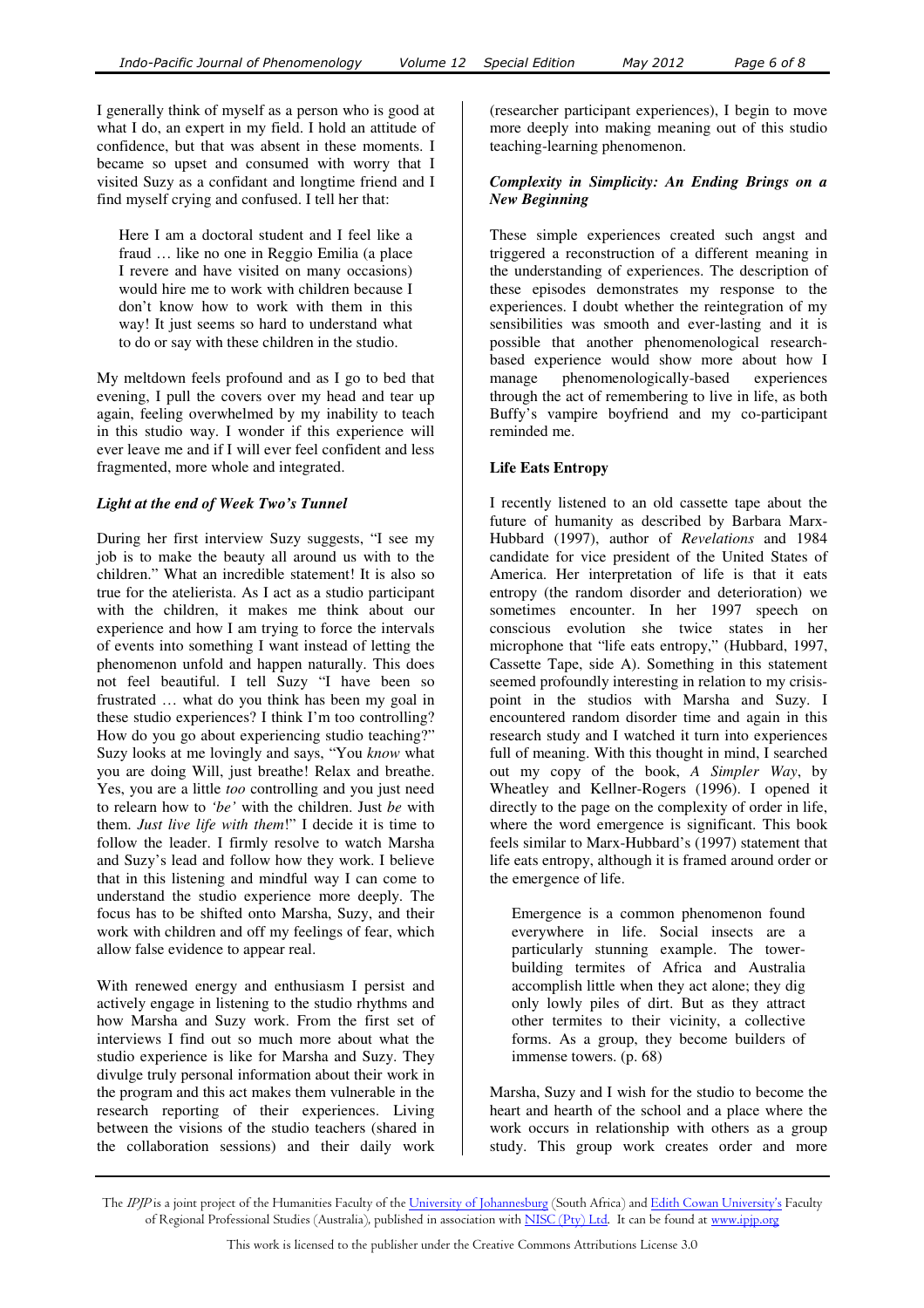complexity in our researching experiences, but also carries with it the struggle for meaning and the complexity of identity reconstruction and intense listening. In the end, the life of our project ("you have to keep on living") has devoured the random disorder, deterioration and entropy.

Although I started my studio experiences confused and lost, I finally came through them by way of beauty, time, and deep listening and by the experience itself organising into higher order. Life ate entropy in my personal journey of studio involvement and coming to meaning-making in the studio. This simple concept of life eating entropy serves as a way of reformulating all of our muddled human experiences that are part of living in the mess of disequilibrium.

We made meaning by organising with one another around a subject matter; the experiences in the studios. We found this problem of the crisis point in making meaning of our experiences and sought solutions and desired to watch life eat entropy. My experience in the studio became about the beauty of courage, time and deep listening. I examined the experiences of fear of the new and of my own reconstruction into something more.

Palmer's (1998) idea in *The Courage to Teach* of sitting at the round table as a co-learner studying a subject together (studio teaching experiences) is vital to our work as we look back over and make sense and meaning of our experiences. We constructed meaning together and we developed a capacity to listen and understand the subject and each other more profoundly. We may fall into crisis with the identity and role of the studio and its teachers, but we are listening deeply and finding the emergence of the participants' meaning in the life of the school.

\_\_\_\_\_\_\_\_\_\_\_\_\_\_\_\_

#### **Referencing Format**

Parnell, W. (2012). Reconstruction: Meltdown in the midst of beauty. *Indo-Pacific Journal of Phenomenology*, 12 (Special Edition, May: *Early Childhood Education and Phenomenology*), 8 pp. doi: 10.2989/IPJP.2012.12. 1.3.1111

#### **About the Author**



Professor Will Parnell is an Assistant Professor in Education and is the Pedagogical Director of the early childhood schools (www.cdfs.pdx.edu) at Portland State University. He also coordinates the Master's specialization in early childhood education for the Graduate School of Education's Curriculum and Instruction Department.

Will currently serves on the Portland Children's Council of Oregon, the Reconceptualising Early Childhood Education program committee. He is also a School Board member at a local charter school (The Emerson School) and at a private elementary school (A Renaissance School of Arts and Sciences).

Will finished his doctorate in education at PSU in 2005, and has since been researching the experiences and meaning of the Reggio-inspired studio and children's creative expression and representational work. Will's specialty areas are making meaning of studio teaching experiences, researching environments, designs, and cultural equity in early education, as well as documenting young children's learning, and facilitating teacher narratives.

Will has been in the early education field since 1986 and has a wide background in teaching and leadership, including work in places such as lab schools, parent cooperatives, and public school settings. Serving as a consultant, he has started several schools for young children and has also been engaged with the design of children's indoor and outdoor spaces with local architects. Will's passion for learning spaces can been seen through his work in the all the program he touches.

E-mail address: parnellw@pdx.edu

The IPJP is a joint project of the Humanities Faculty of the University of Johannesburg (South Africa) and Edith Cowan University's Faculty of Regional Professional Studies (Australia), published in association with NISC (Pty) Ltd. It can be found at www.ipjp.org